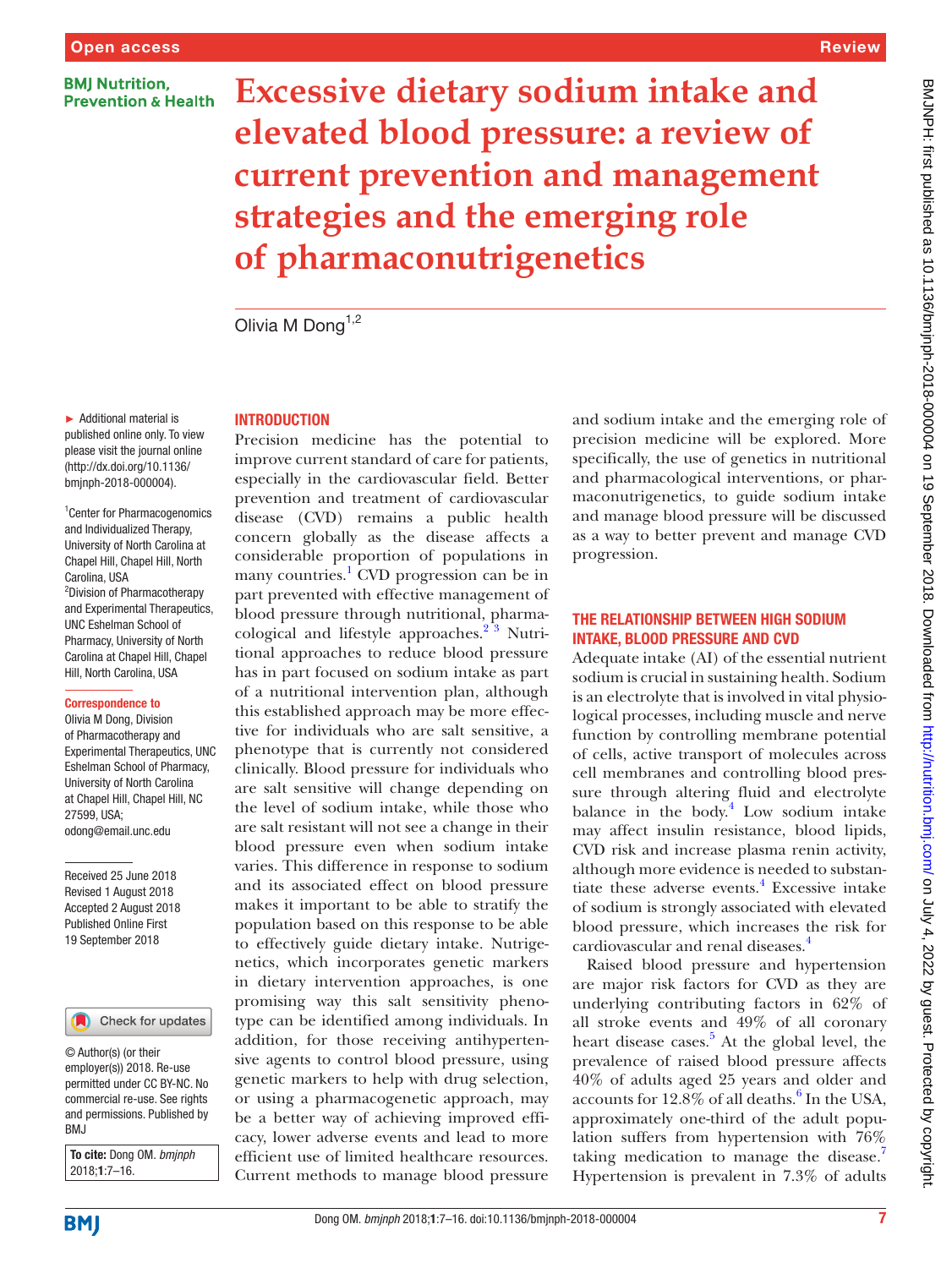<span id="page-1-0"></span>

| Sodium: UK dietary reference values levels <sup>10</sup><br>Table 1 |                                                                               |                                                                  |  |  |
|---------------------------------------------------------------------|-------------------------------------------------------------------------------|------------------------------------------------------------------|--|--|
| Group                                                               | <b>Reference</b><br>nutrient intake<br>levels,<br>amount of<br>sodium (g/day) | Tolerable upper<br>intake levels,<br>amount of<br>sodium (g/day) |  |  |
| <1 year old                                                         | 0.3                                                                           | N/A                                                              |  |  |
| 1-3 years old                                                       | 0.5                                                                           | 0.8                                                              |  |  |
| 4-6 years old                                                       | 0.7                                                                           | 1.2                                                              |  |  |
| 7-10 years old                                                      | 1.2                                                                           | 2.0                                                              |  |  |
| >10 years old,<br>pregnancy                                         | 1.6                                                                           | 2.5                                                              |  |  |

aged 18 years and over, 32.4% of adults aged 40–59 years and 65% of adults aged 60 years and older.<sup>[7](#page-7-5)</sup> Proper blood pressure control is critical in avoiding cardiovascular-related mortality and remains an area of great public health concern. For the past 40 years, heart disease has remained the top leading cause of mortality in the USA  $(23.4\% \text{ of all deaths}).$ <sup>[8](#page-7-7)</sup> In 2015, stroke was ranked as the fifth cause of mortality in the USA  $(5.2\% \text{ of all deaths})$ .<sup>[8](#page-7-7)</sup> Maintaining an optimal level of sodium intake can help manage blood pressure and prevent cardiovascular-related mortality since studies have shown that reducing sodium consumption can reduce blood pressure.<sup>[9](#page-7-8)</sup> Given these data, it is imperative that healthcare professionals and public health efforts aim to ensure sodium intake among the population is within a healthy range.

#### Recommended daily intake of sodium for optimal physiological health

[Table](#page-1-0)  $1^{10}$  $1^{10}$  $1^{10}$  summarises the dietary reference values, including the reference nutrient intake (RNI) and tolerable upper intake levels (ULs) set by the UK government through the Committee on Medical Aspects of Food and Nutrition Policy for the UK population. [Table](#page-1-1)  $2^4$  $2^4$ 

<span id="page-1-1"></span>

| Table 2 Sodium: US dietary reference intakes levels <sup>4</sup> |                                         |                                                                                    |  |  |
|------------------------------------------------------------------|-----------------------------------------|------------------------------------------------------------------------------------|--|--|
| Group                                                            | Adequate<br>intake levels,<br>amount of | Tolerable<br>upper intake<br>levels,<br>amount of<br>sodium (g/day) sodium (g/day) |  |  |
| 0-6 months old                                                   | 0.12                                    | N/A                                                                                |  |  |
| 6–12 months old                                                  | 0.37                                    | N/A                                                                                |  |  |
| 1–3 years old                                                    | 1.0                                     | 1.5                                                                                |  |  |
| 4-8 years old                                                    | 1.2                                     | 1.9                                                                                |  |  |
| 9-13 years old                                                   | 1.5                                     | 2.2                                                                                |  |  |
| 14–50 years old                                                  | 1.5                                     | 2.3                                                                                |  |  |
| 51-70 years old                                                  | 1.3                                     | 2.3                                                                                |  |  |
| >70 years old                                                    | 1.2 <sub>2</sub>                        | 2.3                                                                                |  |  |
| Pregnancy, lactation                                             | 1.5                                     | 2.3                                                                                |  |  |

summarises the dietary reference intake (DRI) levels, including the AI and tolerable ULs of sodium set by the Institute of Medicine for the US population, which are similar to the guidelines recommended for Canadians.<sup>11 12</sup> In line with these DRI levels, the  $2015-2020$ Dietary Guidelines for Americans recommends that adults limiting sodium intake to less than 2.3 g per day as part of a healthy eating pattern.<sup>13</sup> The WHO recommends a level of sodium intake less than 2 g per day for adults in order to reduce blood pressure, risk of CVD, stroke and coronary heart disease.<sup>1415</sup> There is insufficient highquality data associating a low sodium diet  $\langle 2.3 \text{ g or } 1.5 \rangle$ g per day) with an increased or reduced cardiovascular risk and mortality for the general population.<sup>16 17</sup> Better quality randomised trials and cohort studies are needed in this area to better understand the effects of low sodium intake on cardiovascular outcomes.[18](#page-8-0)

#### Sodium consumption levels

Current sodium consumption levels around the world exceed recommendations and are above levels that are considered physiologically optimal. Global mean intake of sodium in 2010 was estimated to be almost twice the level recommended by WHO at 3.95 g per day.<sup>19</sup> Highest sodium intake levels were observed in central Asia (5.51 g per day) and lowest in east sub-Saharan Africa (2.18 g per day)[.19](#page-8-1) A similar trend of excessive consumption of sodium is observed in the USA, with approximately 90% of the US population over the age of 2 years old consuming on average 3.4 mg of sodium per day. $20\frac{2}{1}$  Main contributors of sodium in the diet for the US population comes from food bought from stores (~60.8%) and restaurants  $(-29.4\%)$ .<sup>[20](#page-8-2)</sup>

#### Interventions to decrease dietary sodium intake

Excessive sodium consumption is recognised as a global issue. A global initiative backed by the United Nations and the WHO aims to reduce salt intake at the population level by 30% by 2025, and 75 countries have already adopted national sodium reduction programme to help meet this goal.<sup>22</sup> Strategies to reduce sodium intake at the population level have taken different approaches, including working with industry to reformulate food products, establishing sodium content targets for foods, educating consumers, revising labelling schemes on food packages, taxing high-salt foods and developing interventions in public institutions. $^{22}$ 

In the UK, the National Institute for Health and Clinical Excellence (NICE) has responded to this excessive sodium intake level with recommended policy goals. The UK has been aiming to reduce sodium intake among adults to 2.4 g per day by 2015 and down to 1.2 g per day by  $2025<sup>23</sup>$ . The UK reported a population level reduction of sodium intake by  $14.7\%$  (3.8 g to 3.24 g) during  $2001-2011$ .<sup>22</sup> This reduction in sodium intake is in part due to the UK Food Standards Agency's salt reduction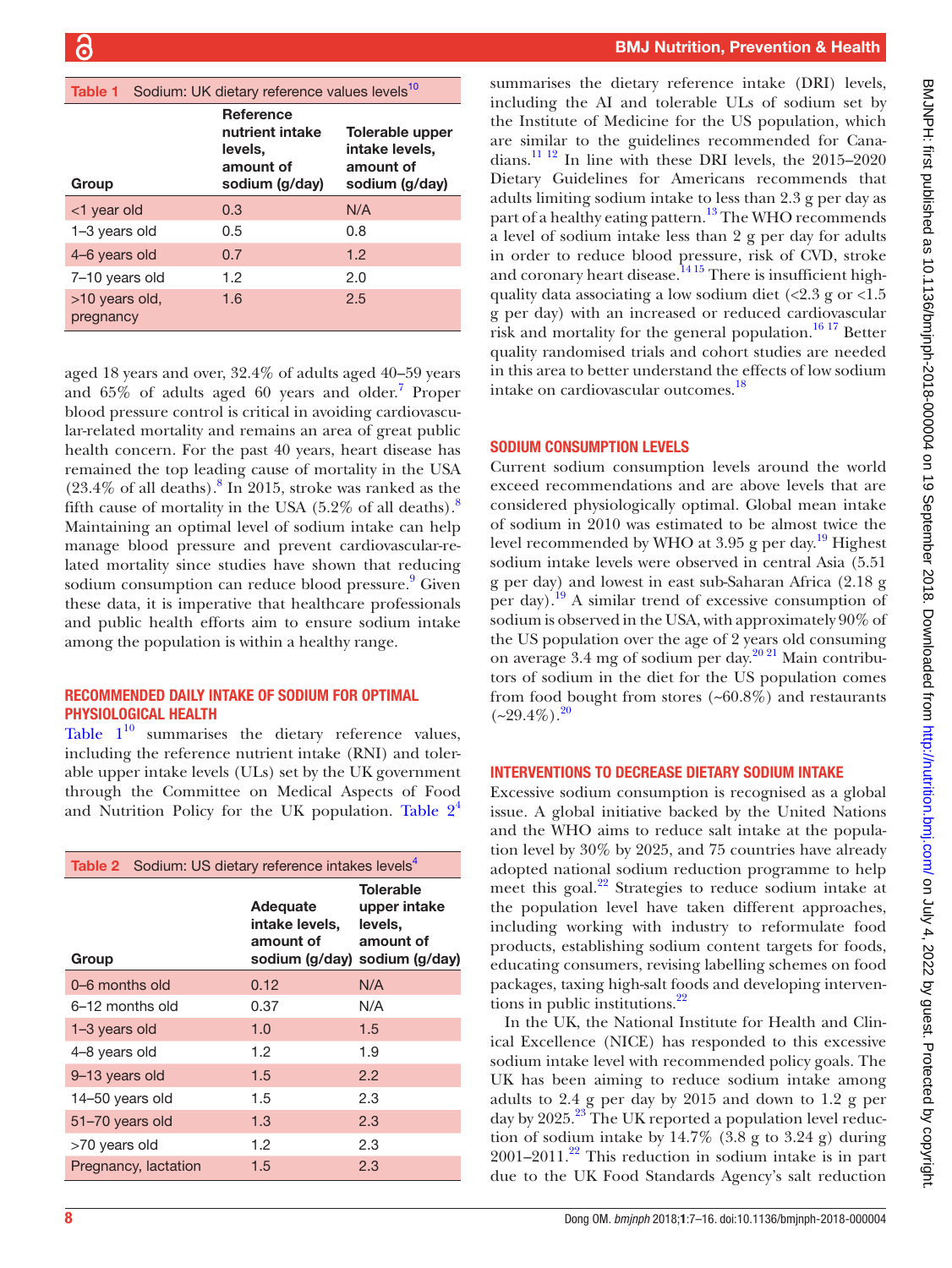programme that were implemented 2003–2010. Sodium content in food items was reduced (some as high as 70%) and educational campaigns led to 43% of adults (vs 34% before the campaigns) making efforts to reduce sodium intake.<sup>24</sup>

In the US, the Food and Drug Administration (FDA) has responded to this excessive sodium consumption among the US population through a 2016 Draft Guidance for Industry that outlines short-term (2 years) and longer term (10 years) goals for sodium content reduc-tion in commercially processed and packaged foods.<sup>[25](#page-8-6)</sup> This guidance document recognises the importance of a supportive food environment through engagement with industry to help the US population meet the sodium intake levels recommended in the 2015–2020 Dietary Guidelines for Americans. Although voluntary, it will be imperative for food companies to recognise the need to reduce sodium levels in their food products in ways that will not compromise the integrity of their products since sodium serves many functions beyond affecting taste, including texture, preservation and microbial safety.<sup>[26](#page-8-7)</sup>

In addition to addressing this issue from the food environment perspective, individuals with high blood pressure can work one-on-one with their dietitians to lower their sodium intake. A commonly prescribed heart-healthy diet for individuals with elevated blood pressure is the Dietary Approaches to Stop Hypertension (DASH) diet. $27$  Broadly, the DASH diet emphasises the consumption of vegetables, fruits and whole grains while limiting foods high in saturated fat, sugar sweetened beverages and sweets. Low-fat and fat-free dairy products, fish, poultry, beans, nuts and vegetable oils are also emphasised. $27$  One of the core recommendations of this diet is to consume less than 2.3 g of sodium each day and further recommends an intake of 1.5 g of sodium each day for better blood pressure control.<sup>[27](#page-8-8)</sup> A major randomised controlled trial studying the effects of the DASH diet in comparison with a control diet high in sodium observed a 7.1 mm Hg drop in blood pressure for non-hypertensive subjects and a 11.5 mm Hg drop in blood pressure for subjects with hypertension.<sup>[28](#page-8-9)</sup> The results of a meta-analysis that included 17 randomised controlled trials indicated that adhering to the DASH diet is associated with reduced blood pressure (6.74 mm Hg drop in systolic blood pressure and 3.54 mm Hg drop in diastolic pressure).[29](#page-8-10) In addition to the DASH diet, sodium reduction, weight loss in overweight an obese individuals, potassium supplementation, limiting alcoholic drinks and increased physical activity are other non-pharmacological interventions that are recommended for US adults with elevated or blood pressure hypertension.<sup>[2](#page-7-1)</sup> NICE guidelines recommend limiting alcoholic consumption and excessive caffeine-rich products, reducing sodium intake, avoiding calcium magnesium or potassium supplementation, smoking cessation, social support organisations that promote healthy lifestyle change, increasing exercise and engaging in

#### Salt sensitivity: an independent risk factor for mortality—not everyone responds to sodium with changes in blood pressure

While elevated blood pressure is an established surrogate marker for CVD and a risk factor meriting pharmacological and dietary interventions,  $2^{331}$  what tends to be ignored in discussions on this topic is the concept of salt sensitivity and the difference in response individuals can have to sodium intake. Considering the salt sensitivity phenotype is important since many dietary interventions aim to decrease sodium intake to lower blood pressure, but this assumes individuals are all salt sensitive, which is not the case for many.

Salt sensitivity is defined by a change in blood pressure in response to a change in sodium chloride intake. Salt sensitivity is influenced by many factors, including genetics, age, gender, race/ethnicity, body mass index and diet. $32$  The exact numeric change in blood pressure to classify an individual as salt sensitive varies and is not consistently defined.<sup>33</sup> A  $5\%$ -10% blood pressure change or a >4 mm Hg in mean blood pressure are two commonly used cut-offs in response to a change in sodium chloride intake. $3435$  Salt sensitivity has also been defined by a >10 mm Hg increase in mean blood pressure by comparing blood pressure on a normal 2 L saline (0.9%) infusion over a 4-hour period to blood pressure on a combination of a low-sodium diet (10 mmol) and a loop diuretic.<sup>34 35</sup> Despite the numerous ways salt sensitivity can be determined, the most robust method for assessing salt sensitivity is through dietary sodium intake using a crossover study design where a 5–7 day intervention period is given for a normal  $(-3.6 \text{ g})$ , low  $(-1.2 \text{ g})$  and high  $(-7.9 \text{ g})$  dietary sodium intake level.[34 35](#page-8-14) When a change in blood pressure is not observed despite changes in sodium chloride intake, the individual is classified as salt resistant.

In a 27-year-long observational study, salt sensitivity was found to be an important risk factor for mortality independent of blood pressure level that mimics mortality risk observed in hypertensive and salt resistant individuals.[36](#page-8-15) The survival curve with the best survival over the 27-year period was observed in individuals who were normotensive and salt resistant, and individuals with the worst survival were those who were hyper-tensive and salt sensitive.<sup>[36](#page-8-15)</sup> Survival over this 27-year period was not significantly different between those who were normotensive plus salt sensitive and those who were hypertensive plus salt resistant. $36$  Individuals who were normotensive and salt resistant had significantly better survival than the other three subgroups investigated (normotensive and salt sensitive, hypertensive and salt resistant, and hypertensive and salt sensitive) (p<0.001).<sup>[36](#page-8-15)</sup> An OR of 1.73 (95% CI 1.02 to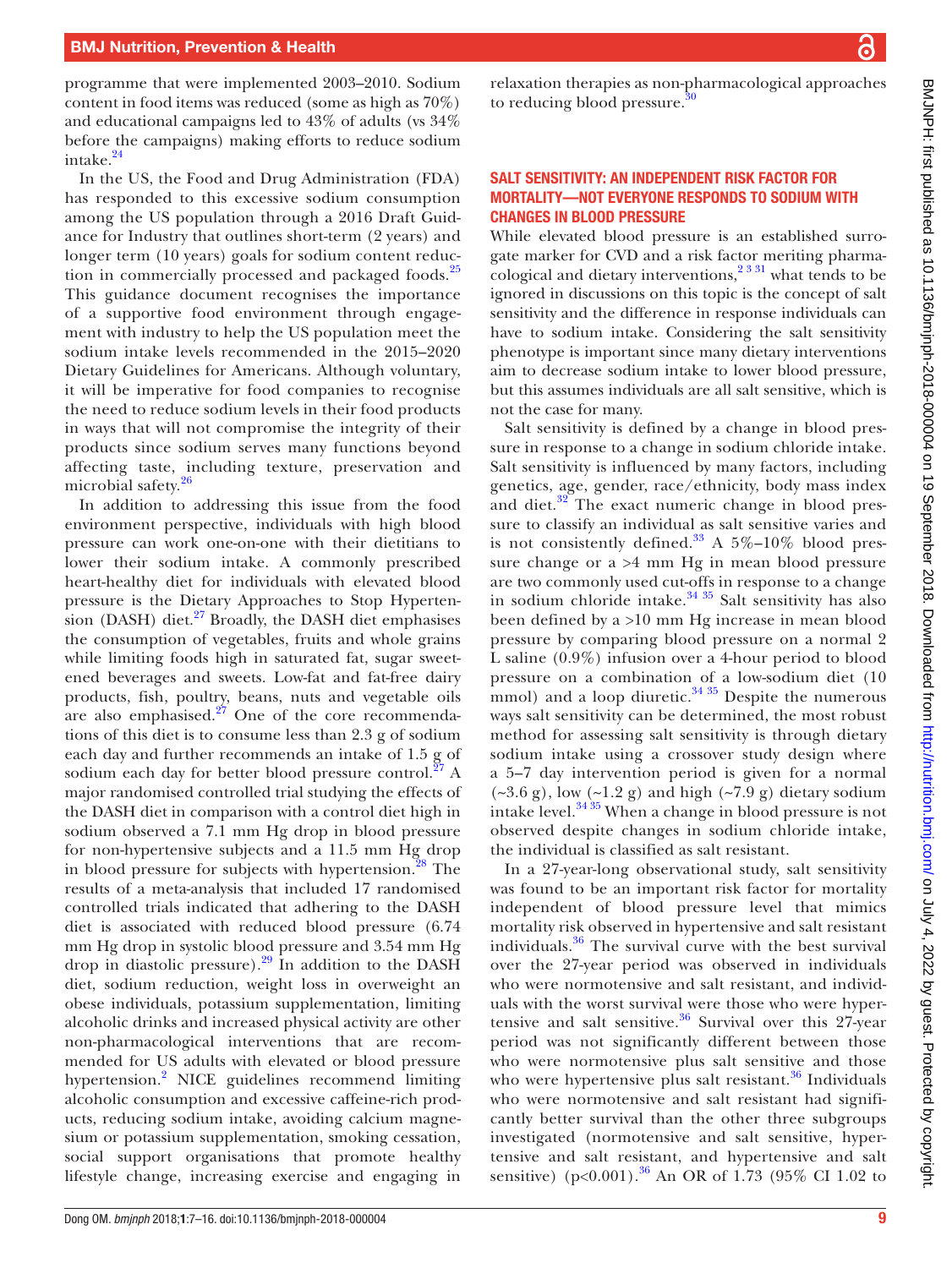2.94, p=0.042) for death was observed for individuals who were salt sensitive. $36$  One major limitation of this observational study is the lack of dietary information on individuals in this cohort to understand the relationship between sodium intake levels and mortality risk for salt sensitive and resistant individuals. It has been shown, however, that salt-sensitive individuals tend to have higher blood pressures over time when compared with salt-resistant individuals, suggesting that reduced sodium intake interventions may reduce the progression of hypertension overtime for salt sensitive individuals.[37](#page-8-16) In addition, numerous studies have also observed adverse effects of high sodium on organ damage independent of blood pressure.<sup>38-41</sup>

Given that sodium intake for most individuals is excessive, the majority of the population would benefit from an overall reduction in sodium intake towards UL levels. The salt sensitivity phenotype is an important factor to consider in determining optimal sodium intake levels instead of relying solely on blood pressure. In addition, focusing on aggressive salt intake reduction for salt resistant individuals may not be an effective dietary intervention strategy in managing blood pressure.

#### Prevalence and identification of individuals with the salt sensitivity phenotype

The salt sensitivity phenotype is more common in several subgroups, including individuals who are black, older adults and patients with hypertension. $41 \frac{42}{1}$  In the USA, approximately 26.4% is salt sensitive (58 million), 30.4% is hypertensive (66.9 million) and 11.8% is both hypertensive and salt sensitive  $(26 \text{ million})$ .<sup>34</sup>

Currently, there are no practical methods to assess this phenotype in the clinical setting as it involves weeks of careful dietary monitoring using a crossover study design. The genetics that characterise this phenotype has been extensively studied in an attempt to use genetic screening tools to predict this phenotype for more precise dietary and pharmaceutical interventions. Numerous genes have been identified and associated with the salt sensitivity phenotype.<sup>[34 35 43–48](#page-8-14)</sup> [Table](#page-4-0)  $3^{49-53}$ summarises the genetic variants with the strongest links to salt sensitivity.

Variants in the GRK4 and SLC4A5 genes have the strongest and most consistent genetic links to salt sensitivity. $4950$  The GRK4 gene codes for a protein that is responsible for regulating the dopamine  $D_1$  receptor, which is involved with regulating the renal tubule ion transport.<sup>51</sup> The SLC4A5 gene codes for a protein that transports sodium and bicarbonate ions in renal tubule cells back into circulation.[49](#page-8-19)

A randomised crossover study of blood pressure in response to a low (230 mg sodium/day) and high salt (6.9 g sodium/day) diet was conducted in 185 Caucasians (55 hypertensive; 130 normotensive). $^{49}$  $^{49}$  $^{49}$  Salt sensitivity defined by mean arterial pressure increase of ≥7 mm Hg on high versus low salt diet. Out of all the polymorphisms that were studied in the 17 genes, two single nucleotide polymorphisms (SNPs) in SLC4A5, rs7571842 and rs10177833 were found to be associated with salt sensitivity (p value  $1.0\times10^{-4}$  and  $3.1\times10^{-4}$ , respectively) in an unadjusted regression model. $^{49}$  G allele carriers for rs7571842 and rs10177833 had a protective effect against salt sensitivity even after adjusting for body mass index and age (OR=0.210, p=8.9×10<sup>-5</sup> and 0.286,  $p=2.6\times10^{-4}$ , respectively).<sup>49</sup> These two SNPs were investigated for replication purposes in a second hypertensive cohort of 211 subjects (low sodium diet: 230 mg/day; high sodium diet: 4.6 g/day, salt sensitivity defined by mean arterial pressure increase of  $\geq 7$  mm Hg on high vs low salt diet). $^{49}$  $^{49}$  $^{49}$  G allele carriers also had a protective effect against salt sensitivity for rs7571842 (OR=0.32,  $p=0.02$ ) and rs10177833 (OR=0.36,  $p=0.06$ ).<sup>[49](#page-8-19)</sup> Although these studies were well designed, one limitation to note with the SLC4A5 variants is the generalisability of this result since the two populations studied were Caucasian. Variants in the SLC4A5 gene have also been associated with hypertension.<sup>54-56</sup>

The GRK4 variants rs296036, rs1024323 and rs1801058 have been studied in three major ethnic groups (ie, Japanese, Italian and European American) and have been most consistently associated with salt sensitivity.[49 50 57](#page-8-19) In the crossover study investigating these GRK4 SNPs in the Japanese cohort, 184 subjects followed a normal (3.6 g/day), low  $(1.2 \text{ g/day})$ , and high  $(7.9 \text{ g/day})$  sodium diet to assess salt sensitivity.<sup>50</sup> Salt sensitivity was defined by a  $\geq 10\%$  change in mean arterial pressure going from a low to high sodium diet. It was found that Japanese subjects carrying three or more variants at any of the three sites were more likely to be salt sensitive than salt resistant. Using this criterion, 94% of the cohort was correctly classified by their response to sodium.<sup>[50](#page-8-22)</sup> The GRK4 rs1024323 variant was the most accurate predictor of salt sensitivity, with a 78.4% accuracy rate among hypertensive Japanese.<sup>50</sup> Although the study was well conducted, replication of these findings in additional populations is needed to understand the extent to which these conclusions can be further generalised. Several studies have also found GRK4 variants to be associated with hypertension.<sup>[35](#page-8-23)</sup>

#### Current practice in managing sodium intake in hypertension and changes to current practice with the identification of the salt sensitivity phenotype

Current standard of practice in the nutrition field intervenes on an individual's sodium intake when blood pressure is elevated. This standard of practice misses an opportunity to intervene and reduce sodium intake for approximately 14% of the population who are salt sensitive but normotensive.<sup>[34](#page-8-14)</sup> In addition, this standard of practice is also ineffective for 16% of individuals who are hypertensive and salt resistant.<sup>34</sup> Current intervening strategies for elevated blood pressure is appropriate for 11.8% of adults who are both hypertensive and salt sensitive. $34$  Excessive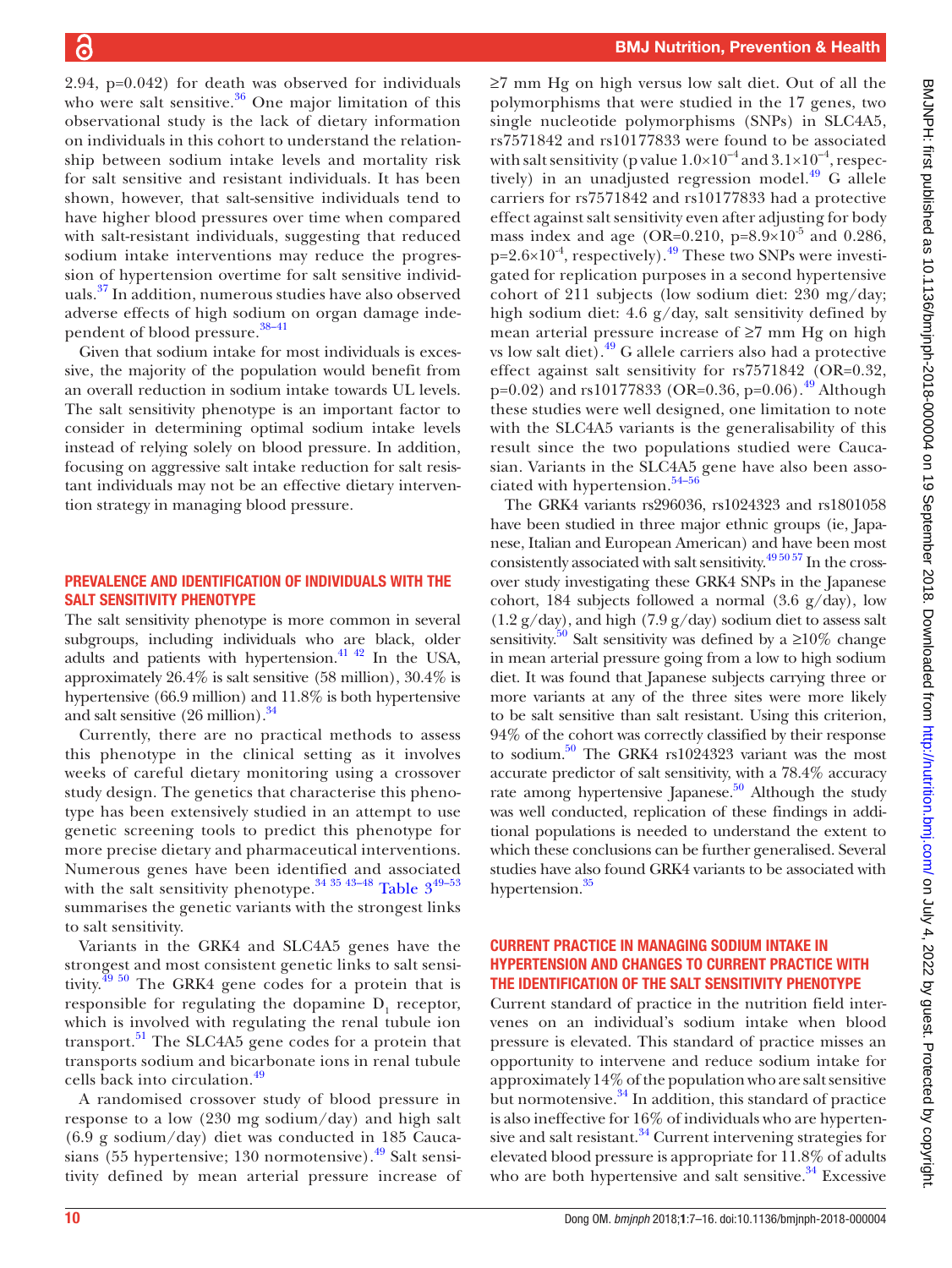<span id="page-4-0"></span>Table 3 Summary of the strongest genetic markers associated with salt sensitivity

| Gene                                             | <b>Gene function and</b><br>association with<br>salt sensitivity                                                                                                                                                                                                                | rsID                                     | <b>Associated risk</b><br>allele                  | Risk allele prevalence*                                                                                                                                                                                                                                                                                                       | Magnitude of<br>effect                                                                                                                                                                                                                                        |
|--------------------------------------------------|---------------------------------------------------------------------------------------------------------------------------------------------------------------------------------------------------------------------------------------------------------------------------------|------------------------------------------|---------------------------------------------------|-------------------------------------------------------------------------------------------------------------------------------------------------------------------------------------------------------------------------------------------------------------------------------------------------------------------------------|---------------------------------------------------------------------------------------------------------------------------------------------------------------------------------------------------------------------------------------------------------------|
| Solute carrier family 4<br>member 5 (SLC4A5)     | Encodes a protein<br>that transports<br>sodium and<br>bicarbonate ions<br>in renal tubule<br>cells back into<br>circulation. <sup>49</sup>                                                                                                                                      | rs7571842                                | A                                                 | US Caucasian: 0.57.<br>British Caucasian: 0.59.<br>Asian: 0.34.<br>African-American: 0.34.                                                                                                                                                                                                                                    | $OR = 4.76$<br>$(p=8.9\times10^{-5})$ for<br>salt sensitivity. <sup>49</sup>                                                                                                                                                                                  |
| Solute carrier family 4<br>member 5 (SLC4A5)     | Encodes a protein<br>that transports<br>sodium and<br>bicarbonate ions<br>in renal tubule<br>cells back into<br>circulation. <sup>49</sup>                                                                                                                                      | rs10177833                               | A                                                 | US Caucasian: 0.62.<br>British Caucasian: 0.60.<br>Asian: 0.34.<br>African-American: 0.52.                                                                                                                                                                                                                                    | $OR = 3.50$<br>$(p=2.6\times10^{-4})$ for<br>salt sensitivity. <sup>49</sup>                                                                                                                                                                                  |
| G protein-coupled<br>receptor kinase 4<br>(GRK4) | Codes for an<br>enzyme that<br>deactivates<br>activated G<br>protein-coupled<br>receptors via<br>phosphorylation.<br><b>GRK4</b> regulates<br>the dopamine D,<br>receptor. The D.<br>receptor plays a<br>role in regulating<br>the renal tubule ion<br>transport. <sup>51</sup> | rs296036,<br>rs1024323 and<br>rs1801058. | A (rs296036), T<br>(rs1024323), T<br>(rs1801058). | rs296036:<br>US Caucasian: 0.19.<br>British Caucasian: 0.23.<br>Asian: 0.15.<br>African-American: 0.18.<br>rs1024323<br>US Caucasian: 0.38.<br>British Caucasian: 0.36.<br>Asian: 0.20.<br>African-American: 0.61.<br>rs1801058<br>US Caucasian: 0.39.<br>British Caucasian: 0.42.<br>Asian: 0.53.<br>African-American: 0.14. | Predictive of salt<br>sensitivity with<br>94% accuracy<br>if three or more<br>variants are<br>present. <sup>50</sup> <sub>52</sub><br>Predictive of salt<br>sensitivity with<br>78.4% accuracy<br>if the rs1024323<br>variant is<br>present. <sup>50</sup> 52 |

Ethnic groups defined by specific 1000 Genomes Project populations: *US Caucasian:* Utah residents with northern and western European ancestry (CEU); *British Caucasian:* British in England and Scotland (GBR); *Asian:* Han Chinese in Beijing, China (CHB); *African American:* Americans of African Ancestry in SW USA (ASW).

\*Source: 1000 Genomes Project Samples.

sodium intake can cause hypertension, but this threshold for what is considered excessive differs depending on how the body is able to handle sodium homeostasis. In addition, elevated blood pressure has traditionally been the marker for reduced sodium intake but perhaps the salt sensitivity phenotype should also be considered. This varied response to sodium intake highlights the need to move away from the current 'one-size-fits-all' approach in sodium recommendations to a paradigm that is more precise in characterising sodium response.

Current practice related to reducing sodium intake is appropriate for the subset of the population who are hypertensive and salt sensitive, but how would dietary recommendations change if we knew how individuals responded to salt? Knowing that salt sensitivity is an independent risk for mortality, it may be beneficial for salt sensitive individuals to follow a diet lower in salt regardless of blood pressure. There are no formal guidelines on the amount of dietary sodium intake that is appropriate for salt sensitive individuals, but keeping intake close to the AI/RNI and at the very least below the UL might be beneficial. For those who are hypertensive, it would be important to know whether blood pressure will be affected by sodium intake. For those who are salt resistant and hypertensive, focusing on dietary interventions beyond sodium intake may result in better control over blood pressure. Following a diet lower in sodium can be burdensome, so identifying those who would most benefit from such drastic dietary restrictions can focus healthcare resources to ensure this subpopulation is identified and managed appropriately. Being able to tease out someone's response to sodium can potentially better individualise dietary recommendations for optimal health outcomes. With current sodium intake well above the recommended amount, it would be imperative for salt-sensitive individuals to especially pay particular attention to this recommendation given their increased chances of mortality. Further research investigating the optimal level of sodium intake for salt sensitive individuals is needed.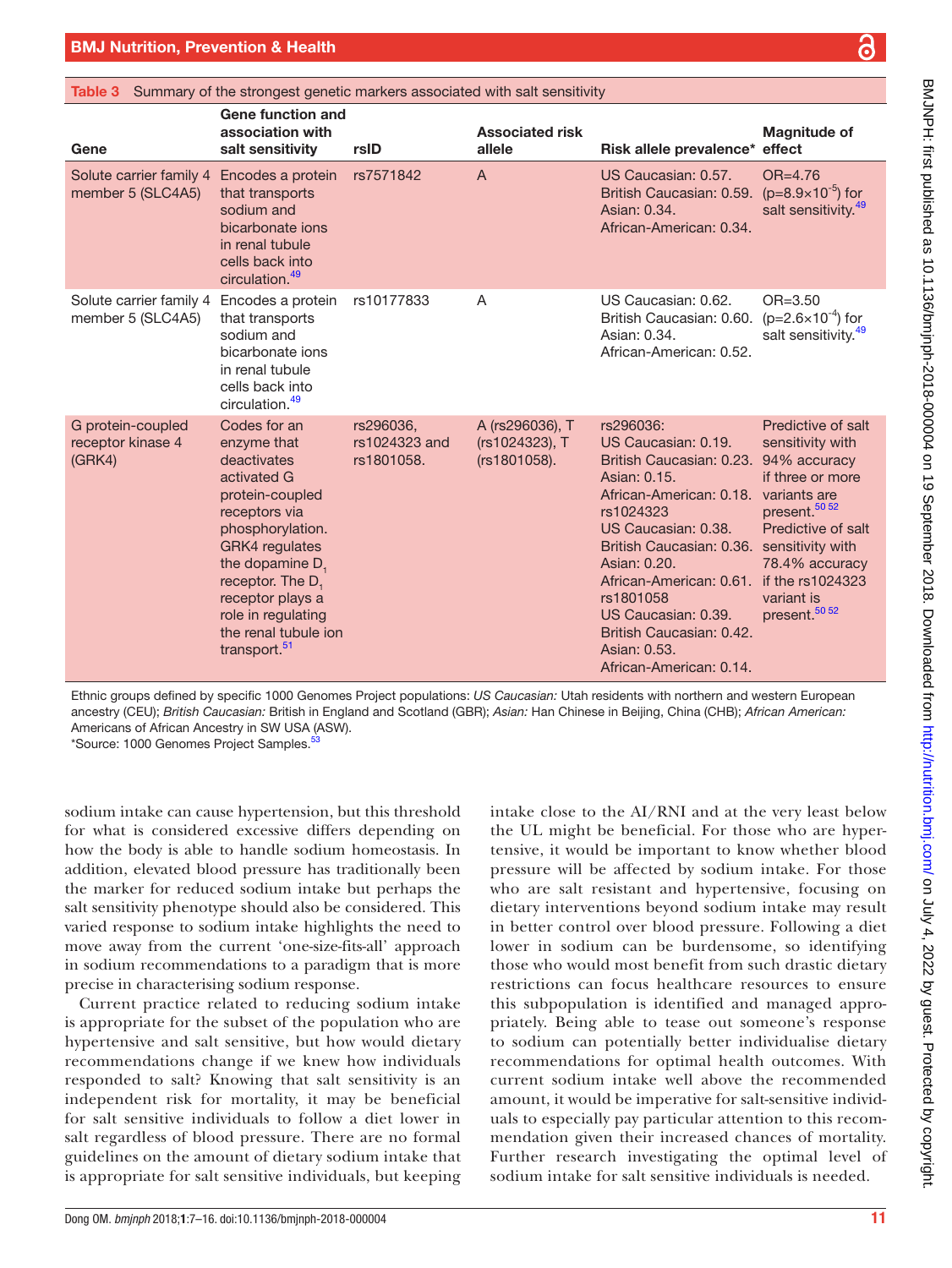#### Pharmacological interventions to control blood **PRESSURE**

A common approach to controlling blood pressure is through pharmacological agents, as 76% of hypertensive individuals are taking medication to manage the disease.[7](#page-7-5) Most drugs achieve 10–15 mm Hg reduction in systolic blood pressure and 8–10 mm Hg reduction in diastolic blood pressure when used as monotherapy, although combination therapy has been found to be more effective in achieving target blood pressure control.[58 59](#page-8-25) For first-line antihypertensive agents in the UK, NICE recommends an ACE inhibitor or ARB (angiotensin-receptor blockers) for individuals less than 55 years old and a CCB for blacks or for those 55 years old or older. $30 \text{ In the USA}$  $30 \text{ In the USA}$ , a thiazide-type diuretic, ACE inhibitor, ARB or CCB are first-line antihypertensive agents for non-blacks; and a thiazide-type diuretic or CCB for blacks is recommended.<sup>[3](#page-7-13)</sup>

Despite many pharmacological agents available to help control blood pressure, 60% of hypertensive individuals treated with pharmacological agents do not have their blood pressure controlled adequately. $60$  Many factors can lead to this suboptimal control of blood pressure, including the lack of efficacy of antihypertensive agents in 40%–60% of patients.<sup>[61 62](#page-8-27)</sup> The practice of pharmacogenetics, which attempts to tailor drug therapies based on genetic information, is one way for predicting efficacy and/or prevent adverse outcomes when selecting antihypertensive medications. Currently, there are no validated pharmacogenetic guidelines endorsed by the FDA or the international Clinical Pharmacogenetics Implementation Consortium (CPIC), but there are promising genetic markers associated with specific antihypertensive drug classes and blood pressure response and/or cardiovascular outcomes ([online supplemen](https://dx.doi.org/10.1136/bmjnph-2018-000004)tary table  $1^{51\,53\,63-70}$ .<sup>63</sup> Replication is currently needed for these genetic markers to investigate the robustness of the ability for these genetic makers to predict blood pressure response and/or cardiovascular outcomes in the presence of antihypertensive agents before clinical validation is achieved. It has been hypothesised that the model that will guide antihypertensive a gene selection will likely use a combination of genetic variants, with each variant exerting a modest effect size on relevant outcomes, instead of using the traditional model that associates a single genetic marker to an outcome in the presence of a prescribed drug. $63$  Therefore, drug prescribing of these agents will depend on the genetic make-up of the patient. The resulting guideline, like other CPIC guidelines, will translate pertinent genetic research into clear directions regarding which agents and doses are recommended based on genetic markers so that clinicians can implement the information directly into the drug prescribing process for their patients.

#### Treatment of individuals with resistant hypertension

Finding effective antihypertensive agents is especially important for individuals with resistant hypertension

(uncontrolled hypertension despite use of three or more different classes of antihypertensive agents, including a diuretic) and refractory hypertension (uncontrolled hypertension despite use of five or more different classes of antihypertensive agents, including a diuretic).<sup>71</sup> The prevalence of resistant hypertension is estimated to affect 10%–15% of hypertensive patients treated with antihypertensive agents and approximately 3.6%–10% of these patients have refractory hypertension.<sup>[71](#page-9-0)</sup>

Using pharmacogenetic information to guide selection of antihypertensive agents may be a way to help optimise blood pressure control and could potentially reduce the overall number of agents prescribed. [Online supplemen](https://dx.doi.org/10.1136/bmjnph-2018-000004)tary table  $1^{51}$   $^{53}$   $^{63-70}$  lists a few genetic markers that are associated with response to antihypertensive agents and cardiovascular outcomes. This genetic testing would be beneficial for this population to receive to reduce the likelihood of being prescribed an ineffective antihypertensive agent. In addition, several genetic markers in candidate genes associated with resistant hypertension have been identified, although not ready for clinical implementation since these associations have not been replication and many of these studies lack adequate sample sizes.<sup>[72](#page-9-1)</sup> Online supplementary table  $2^{53}$   $67$   $72-80$  summarises the genetic markers that have been associated with resistant hypertension.

According to the DASH diet on dietary sodium intake, consuming less than 2.3 g of sodium each day and further recommends an intake of 1.5 g of sodium each day for better blood pressure control is suggested for hypertensive individuals.<sup>27</sup> Sodium restriction in individuals with resistant hypertension has been shown to be an effec-tive strategy to help decrease blood pressure.<sup>[81 82](#page-9-2)</sup> In a crossover randomised controlled trial of 12 patients with resistant hypertension in the USA, blood pressure was monitored, while a low  $(1.15 \text{ g/day})$  and high  $(5.75 \text{ g/day})$ g/day) sodium diet were provided to subjects while maintaining their prescribed antihypertensive medication regimens[.82](#page-9-3) Average blood pressure on entering the study was  $145.8 \pm 10.8 / 83.9 \pm 11.2$  mm Hg, which was being controlled with  $3.4\pm0.5$  antihypertensive agents.<sup>[82](#page-9-3)</sup> Average blood pressure (mm Hg) on the high sodium diet was 145.6±15.1/84.0±12.1, and 122.8±14.0/74.9±12.5 on the low sodium diet.<sup>[82](#page-9-3)</sup> Systolic (−22.7 mm Hg, (−33.5) to −11.8), p=0.0008) and diastolic (−9.1 mm Hg, (−15.1 to  $-3.1$ ),<sup>74</sup> p=0.0065) blood pressure decreased significantly when subjects were on the low sodium diet in comparison with the high sodium diet. $82$  Further research is needed to evaluate whether reducing sodium intake among this population is effective based on the salt sensitivity phenotype or if salt-sensitive individuals are more likely to have resistant hypertension.

Patients with resistant hypertension should work with registered dietitians to keep their sodium intake in line with the recommendations outlined in the DASH diet, especially if individuals are salt sensitive. As a result, assessing for salt sensitivity in this population would be beneficial in the management of blood pressure. In cases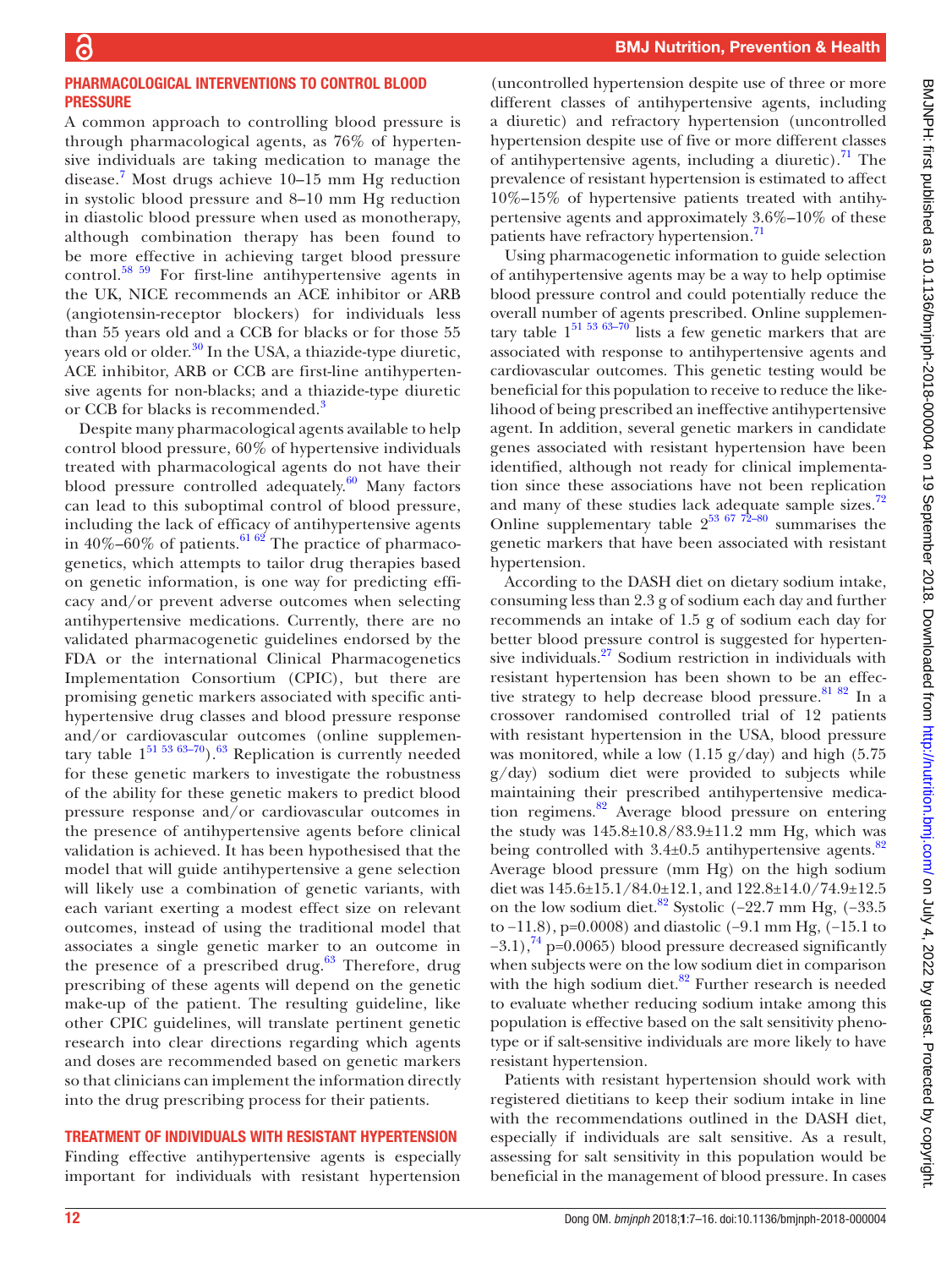<span id="page-6-0"></span>

| Table 4 A proposed practice pattern if pharmaconutrigenetics was incorporated in patient care |                                     |                                                                                                                                                                                                                                                                                    |                                                                                                                                                                                                                                                                                                                                                                                                                                                                                                                                                    |  |  |  |
|-----------------------------------------------------------------------------------------------|-------------------------------------|------------------------------------------------------------------------------------------------------------------------------------------------------------------------------------------------------------------------------------------------------------------------------------|----------------------------------------------------------------------------------------------------------------------------------------------------------------------------------------------------------------------------------------------------------------------------------------------------------------------------------------------------------------------------------------------------------------------------------------------------------------------------------------------------------------------------------------------------|--|--|--|
| Population                                                                                    | Daily sodium targets<br>for adults  | <b>Genetic variants to test</b>                                                                                                                                                                                                                                                    | <b>Recommendations</b>                                                                                                                                                                                                                                                                                                                                                                                                                                                                                                                             |  |  |  |
| General population                                                                            | 1.6-2.5 g (UK).<br>1.5-2.3 g (USA). | Salt sensitivity variants<br>$(table 3)^{49-53}$                                                                                                                                                                                                                                   | Ensure sodium intake is between<br>the Al/RNI and the UL. <sup>4 10 13 14</sup><br>Assess genetic variants for salt<br>sensitivity.<br>$\triangleright$ Salt-sensitive individuals: it may<br>be beneficial to reduce sodium<br>levels closer to the AI/RNI than<br>$UL.*34$<br>$\triangleright$ Salt-resistant individuals: ensure<br>sodium intake is below the UL.                                                                                                                                                                              |  |  |  |
| Newly diagnosed with<br>hypertension requiring<br>pharmacological agents                      | 1.6-2.5 g (UK).<br>1.5-2.3 g (USA). | Salt-sensitivity variants<br>$(table 3).49-53$<br>Response to antihypertensive<br>agent variants (online<br>supplementary table 1). <sup>51 53 63-70</sup><br>Resistant hypertension<br>variants and response to<br>antihypertensive agents (online<br>supplementary table 2).     | $\triangleright$ Assess genetic variants for salt<br>sensitivity, antihypertensive<br>agent selection and resistant<br>hypertension/response to<br>antihypertensive agents. *63 72<br>Salt-sensitive individuals: reduce<br>sodium intake down towards<br>Al/RNI with priority, along with<br>other lifestyle changes.*34<br>Salt-resistant individuals: reduce<br>sodium down below UL and<br>focus on dietary factors besides<br>sodium intake and other lifestyle<br>factors. $*34$                                                             |  |  |  |
| Resistant and refractory<br>hypertension                                                      | 1.6–2.5 g (UK).<br>1.5-2.3 g (USA). | Salt-sensitivity variants<br>$(table 3)$ . $49-53$<br>Response to antihypertensive<br>agent variants (online<br>supplementary table 1). <sup>51 53 63-70</sup><br>Resistant hypertension<br>variants and response to<br>antihypertensive agents (online<br>supplementary table 2). | ▶ Assess genetic variants for salt<br>sensitivity, antihypertensive<br>agent selection and resistant<br>hypertension/response to<br>antihypertensive agents.*6372<br>$\triangleright$ Salt-sensitive individuals: reduce<br>sodium intake down towards Al/<br>RNI with high priority, along with<br>other lifestyle changes. <sup>*34</sup><br>$\triangleright$ Salt-resistant individuals:<br>reduce sodium down below UL<br>and focus on dietary factors<br>besides sodium intake and other<br>lifestyle factors to manage blood<br>pressure.*34 |  |  |  |

\*The proposed recommendation has not been clinically validated and presents as a potential way for precision medicine to be incorporated into patient care. Promising evidence for future incorporation into recommendations is cited. AI, adequate intake.

where sodium intake is within recommended levels, it would also be important for registered dietitians to educate these individuals on the importance of maintaining their sodium intake at these levels.

#### Strategies to manage sodium intake and blood pressure, including the potential for pharmaconutrigenetics to be an effective approach

One of the top priorities at the moment for better cardiovascular health at the global level is reducing sodium intake since daily consumption far exceeds recommended levels. Public health interventions to help reduce sodium

intake at the population level have been developed and implemented in many countries, and continued progress is needed.

Next, accounting for salt sensitivity in assessing cardiovascular health will be an important factor to consider. Salt sensitivity is an independent risk factor for mortality and provides information on how the individual will respond to restricting sodium intake and whether restricting sodium intake closer to the AI/ RNI is warranted to control blood pressure. Currently, there is no practical method for assessing salt sensitivity, although genetic markers to predict this phenotype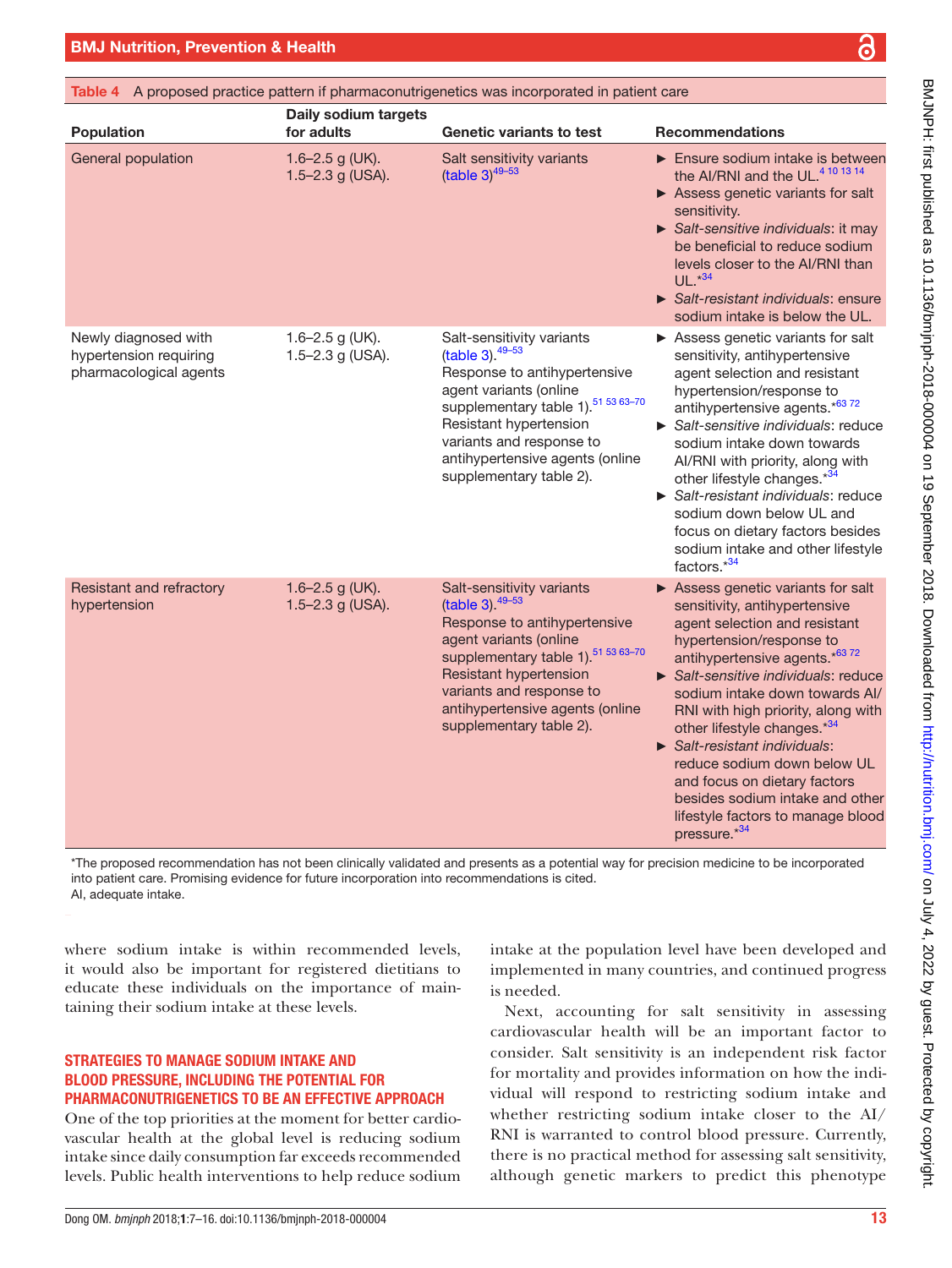BMJNPH: first published as 10.1136/bmjph-2018-000004 on 19 September 2018. Downloaded from http://rutrition.bmj.com/ on July 4, 2022 by guest. Protected by copyright BMJNH: first published as 10.1136/bmjnph-2018-00004 on 19 September 2018. Downloaded from <http://nutrition.bmj.com/> on July 4, 2022 by guest. Protected by copyright.

have shown a lot of promise for individualising sodium recommendations.

Lastly, as many patients engage in pharmacological and dietary interventions to manage their blood pressure, using genetic information to help optimise efforts in these two fields could potentially lead to better blood pressure control and cardiovascular outcomes. Pharmacogenetic information can help guide antihypertensive medication selection to optimise drug efficacy and minimise adverse outcomes. Nutrigenetic information can help identify individuals who are salt sensitive among those who are normotensive and hypertensive, and dietitians can work with these patients to ensure reduced sodium intake is being followed. Taken together, the synergy of using pharmaconutrigenetics and nutrigenetics to manage blood pressure may be an effective approach since an optimal approach is selected in both fields based on genetics to maximise the response achieved in managing blood pressure. At the patient level, the synergy between these two fields working together to manage blood pressure more efficiently may result in scenarios such as patients requiring fewer pharmacological agents, or relying solely on sodium reduction given the presence of the salt sensitivity phenotype, among other possible outcomes. To this end, a better alignment of medication and nutrition decisions has the potential to help patients manage their blood pressure and sodium intake more optimally and ensure their cardiovascular risk is minimised.

[Table](#page-6-0)  $4^{4}$  <sup>10 13 14 34 63 72</sup> summarises what practice patterns could look like if precision medicine in this area became validated as currently known. Most notably, sodium target levels will not differ much from the established AI, RNI and UL levels, but having salt-sensitive individuals aim for sodium intake closer to the AI/RNI levels might be beneficial, while a focus on interventions beyond sodium intake level may be needed for salt-resistant individuals. The other major paradigm shift in this area is not relying on blood pressure to dictate sodium intervention, but instead using the salt sensitivity phenotype to guide the priority placed on sodium intake levels.

#### **SUMMARY**

CVD is a huge public health concern that affects a large proportion of the population in many countries, including the UK and the USA. Management of blood pressure through nutrition and pharmacological interventions has traditionally been the approach in reducing CVD. Although not yet commonly done, considering the salt sensitivity phenotype can point to individuals at highest risk for adverse health outcomes with high sodium intake and most likely to benefit from lower sodium intake targets. Several predictive genetic markers for probabilistic identification of the salt sensitivity phenotype have already been replicated and would become even more credible with further clinical validation. In addition, for

those receiving antihypertensive agents, drug selection guided by such genetic markers promises better efficacy, lower risk of adverse events and more efficient use of limited healthcare resources. Precision medicine, in particular combining pharmacological and nutritional genetic information to guide individualised medication and nutritional decisions (pharmaconutrigenetics), can help improve blood pressure management.

Contributors OMD wrote the manuscript.

Funding The authors have not declared a specific grant for this research from any funding agency in the public, commercial or not-for-profit sectors.

Competing interests None declared.

Patient consent Not required.

Provenance and peer review Commissioned; externally peer reviewed.

**Open access** This is an open access article distributed in accordance with the Creative Commons Attribution Non Commercial (CC BY-NC 4.0) license, which permits others to distribute, remix, adapt, build upon this work non-commercially, and license their derivative works on different terms, provided the original work is properly cited, appropriate credit is given, any changes made indicated, and the use is non-commercial. See:<http://creativecommons.org/licenses/by-nc/4.0>

#### **REFERENCES**

- <span id="page-7-0"></span>1. World Health Organization. 2017.Cardiovascular diseases (CVDs) [http://www.who.int/en/news-room/fact-sheets/detail/cardiovascular](http://www.who.int/en/news-room/fact-sheets/detail/cardiovascular-diseases-(cvds))[diseases-\(cvds\)](http://www.who.int/en/news-room/fact-sheets/detail/cardiovascular-diseases-(cvds)) (accessed 17 Jul 2017).
- <span id="page-7-1"></span>2. Whelton PK, Carey RM, Aronow WS, *et al*. 2017 ACC/AHA/AAPA/ ABC/ACPM/AGS/APhA/ASH/ASPC/NMA/PCNA Guideline for the prevention, detection, evaluation, and management of high blood pressure in adults: executive summary: a report of the American College of Cardiology/American Heart Association Task Force on Clinical Practice Guidelines. *[Hypertension](http://dx.doi.org/10.1161/HYP.0000000000000066)* 2018;71:1269–324.
- <span id="page-7-13"></span>3. James PA, Oparil S, Carter BL, *et al*. 2014 evidence-based guideline for the management of high blood pressure in adults: report from the panel members appointed to the Eighth Joint National Committee (JNC 8). *[JAMA](http://dx.doi.org/10.1001/jama.2013.284427)* 2014;311:507–20.
- <span id="page-7-2"></span>4. Institute of Medicine (US). *Panel on Dietary Reference Intakes for Electrolytes and Water. DRI, dietary reference intakes for water, potassium, sodium, chloride, and sulfate*. Washington, DC: National Academies Press, 2005.
- <span id="page-7-3"></span>5. Mackay J, Mensah GA, Mendis S. *The atlas of heart disease and stroke*. Geneva: World Health Organization, 2004.
- <span id="page-7-4"></span>6. World Health Organization. *Global Health Observatory (GHO) Data: Raised blood pressure*, 2018.
- <span id="page-7-5"></span>7. Nwankwo T, Yoon SS, Burt V, *et al*. Hypertension among adults in the United States: National Health and Nutrition Examination Survey, 2011-2012. *[NCHS Data Brief](http://www.ncbi.nlm.nih.gov/pubmed/24171916)* 2013(133):1–8.
- <span id="page-7-7"></span>8. National Center for Health Statistics. *Health, United States, 2016: with Chartbook on Long-term Trends in Health*. Hyattsville, Maryland, 2017.
- <span id="page-7-8"></span>9. Aburto NJ, Ziolkovska A, Hooper L, *et al*. Effect of lower sodium intake on health: systematic review and meta-analyses. *[BMJ](http://dx.doi.org/10.1136/bmj.f1326)* 2013;346:f1326.
- <span id="page-7-6"></span>10. Dietary reference values for food energy and nutrients for the United Kingdom. Report of the Panel on Dietary Reference Values of the Committee on Medical Aspects of Food Policy. *[Rep Health Soc Subj](http://www.ncbi.nlm.nih.gov/pubmed/1961974)* 1991;41:1–210.
- <span id="page-7-9"></span>11. Government of Canada. 2013.Sodium: the basics [https://www.](https://www.canada.ca/en/health-canada/services/nutrients/sodium/sodium-basics.html) [canada.ca/en/health-canada/services/nutrients/sodium/sodium](https://www.canada.ca/en/health-canada/services/nutrients/sodium/sodium-basics.html)[basics.html](https://www.canada.ca/en/health-canada/services/nutrients/sodium/sodium-basics.html).
- 12. The National Health Service. 2017.Salt: the facts [https://www.nhs.uk/](https://www.nhs.uk/live-well/eat-well/salt-nutrition/) [live-well/eat-well/salt-nutrition/](https://www.nhs.uk/live-well/eat-well/salt-nutrition/) (accessed 17 Jun 2018).
- <span id="page-7-10"></span>13. U.S. Department of Health and Human Services and U.S. *Department of Agriculture. 2015 – 2020 Dietary Guidelines for Americans*. 8th edn, 2015.
- <span id="page-7-11"></span>14. World Health Organization. *Guideline: sodium intake for adults and children*. Geneva: World Health Organization, 2012.
- 15. Mozaffarian D, Fahimi S, Global Burden of Diseases Nutrition and Chronic Diseases Expert Group. Global sodium consumption and death from cardiovascular causes. *[N Engl J Med](http://dx.doi.org/10.1056/NEJMoa1304127)* 2014;371:624–34.
- <span id="page-7-12"></span>16. Oparil S. Low sodium intake-cardiovascular health benefit or risk? *[N](http://dx.doi.org/10.1056/NEJMe1407695)  [Engl J Med](http://dx.doi.org/10.1056/NEJMe1407695)* 2014;371:677–9.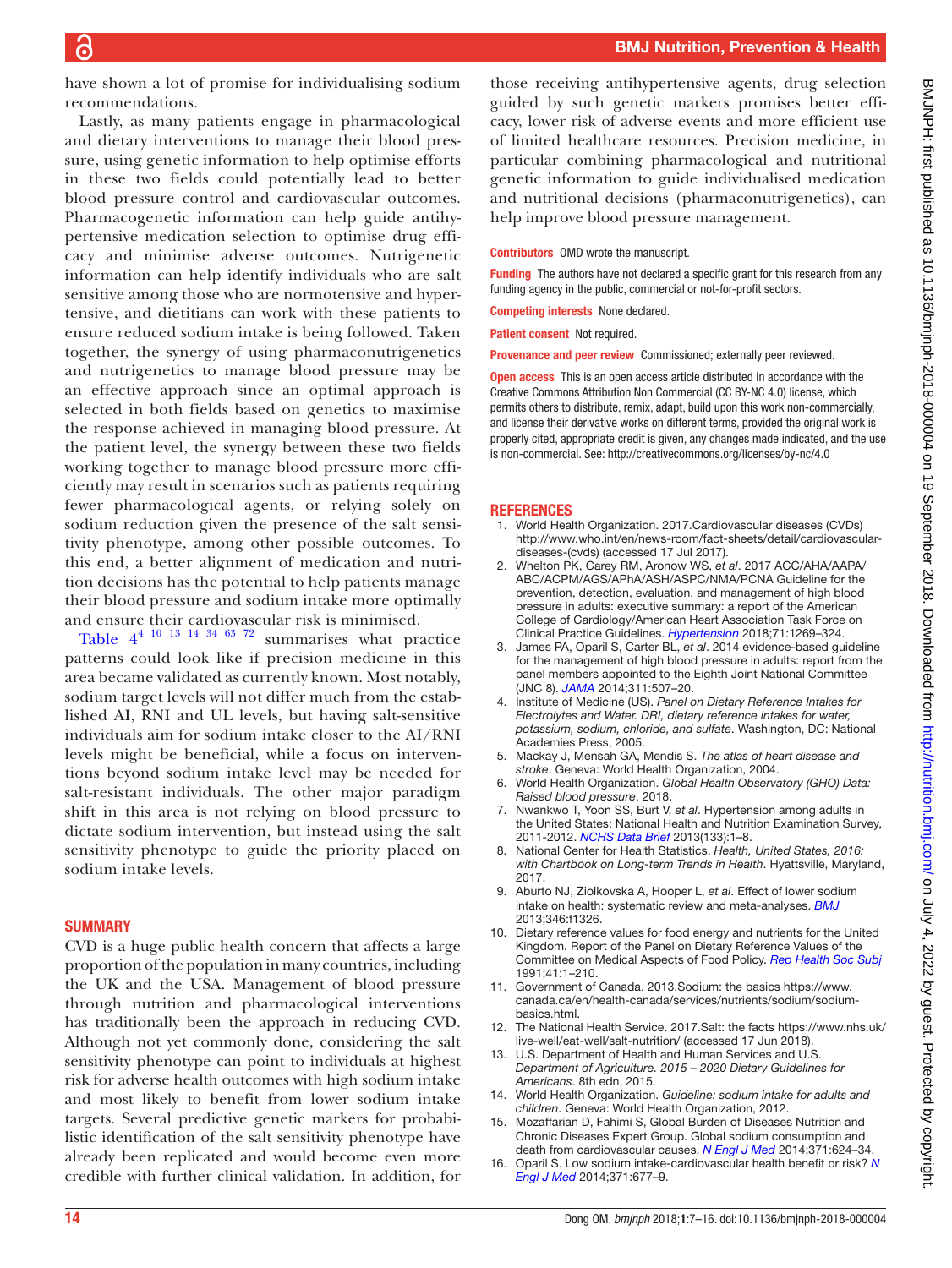## BMJ Nutrition, Prevention & Health

- 17. McGuire S. Institute of Medicine. 2013. "Sodium intake in populations: assessment of evidence." Washington, DC: The National Academies Press, 2013. *[Adv Nutr](http://dx.doi.org/10.3945/an.113.005033)* 2014;5:19–20.
- <span id="page-8-0"></span>18. Graudal N. Dietary sodium and cardiovascular disease risk. *[N Engl J](http://dx.doi.org/10.1056/NEJMc1612304)  [Med](http://dx.doi.org/10.1056/NEJMc1612304)* 2016;375:2406–7.
- <span id="page-8-1"></span>19. Powles J, Fahimi S, Global Burden of Diseases Nutrition and Chronic Diseases Expert Group (NutriCoDE). Global, regional and national sodium intakes in 1990 and 2010: a systematic analysis of 24 h urinary sodium excretion and dietary surveys worldwide. *[BMJ Open](http://dx.doi.org/10.1136/bmjopen-2013-003733)* 2013;3:e003733.
- <span id="page-8-2"></span>20. Quader ZS, Zhao L, Gillespie C, *et al*. Sodium intake among persons aged ≥2 Years - United States, 2013-2014. *[MMWR Morb Mortal Wkly](http://dx.doi.org/10.15585/mmwr.mm6612a3)  [Rep](http://dx.doi.org/10.15585/mmwr.mm6612a3)* 2017;66:324–238.
- 21. Jackson SL, King SM, Zhao L, *et al*. Prevalence of excess sodium intake in the United States - NHANES, 2009-2012. *[MMWR Morb](http://dx.doi.org/10.15585/mmwr.mm6452a1)  [Mortal Wkly Rep](http://dx.doi.org/10.15585/mmwr.mm6452a1)* 2016;64:1393–7.
- <span id="page-8-3"></span>22. Trieu K, Neal B, Hawkes C, *et al*. Salt reduction initiatives around the world - a systematic review of progress towards the global target. *[PLoS One](http://dx.doi.org/10.1371/journal.pone.0130247)* 2015;10:e0130247.
- <span id="page-8-4"></span>23. National Institute for Health and Care Excellence. 2010.Cardiovascular disease prevention June [https://www.nice.org.](https://www.nice.org.uk/guidance/ph25/chapter/1-Recommendations) [uk/guidance/ph25/chapter/1-Recommendations](https://www.nice.org.uk/guidance/ph25/chapter/1-Recommendations) (accessed 21 Jun 2018).
- <span id="page-8-5"></span>24. Wyness LA, Butriss JL, Stanner SA. Reducing the population's sodium intake: the UK Food Standards Agency's salt reduction programme. *[Public Health Nutr](http://dx.doi.org/10.1017/S1368980011000966)* 2012;15:254–61.
- <span id="page-8-6"></span>25. US Food and Drug Adminstration. 2017.Voluntary sodium reduction goals: target mean and upper bound concentrations for sodium in commercially processed, packaged, and prepared foods [https://www.fda.gov/Food/GuidanceRegulation/GuidanceDocu](https://www.fda.gov/Food/GuidanceRegulation/GuidanceDocumentsRegulatoryInformation/ucm494732.htm) [mentsRegulatoryInformation/ucm494732.htm](https://www.fda.gov/Food/GuidanceRegulation/GuidanceDocumentsRegulatoryInformation/ucm494732.htm) (accessed 17 Jun 2018).
- <span id="page-8-7"></span>26. Doyle ME, Glass KA. Sodium reduction and its effect on food safety, food quality, and human health. *[Compr Rev Food Sci Food Saf](http://dx.doi.org/10.1111/j.1541-4337.2009.00096.x)* 2010;9:44–56.
- <span id="page-8-8"></span>27. NIH. 2018.National heart, lung, and blood institute: DASH eating plan <https://www.nhlbi.nih.gov/health-topics/dash-eating-plan>(accessed 17 Jun 2018).
- <span id="page-8-9"></span>28. Sacks FM, Svetkey LP, DASH-Sodium Collaborative Research Group. Effects on blood pressure of reduced dietary sodium and the Dietary Approaches to Stop Hypertension (DASH) diet. DASH-Sodium Collaborative Research Group. *[N Engl J Med](http://dx.doi.org/10.1056/NEJM200101043440101)* 2001;344:3–10.
- <span id="page-8-10"></span>29. Saneei P, Salehi-Abargouei A, Esmaillzadeh A, *et al*. Influence of Dietary Approaches to Stop Hypertension (DASH) diet on blood pressure: a systematic review and meta-analysis on randomized controlled trials. *[Nutr Metab Cardiovasc Dis](http://dx.doi.org/10.1016/j.numecd.2014.06.008)* 2014;24:1253–61.
- <span id="page-8-11"></span>30. National Institute for Health and Care Excellence (NICE). 2016.Hypertension in adults: diagnosis and management [https://](https://www.nice.org.uk/guidance/cg127/chapter/1-Guidance-initiating-and-monitoring-antihypertensive-drug-treatment-including-blood-pressure-targets-2) [www.nice.org.uk/guidance/cg127/chapter/1-Guidance-initiating](https://www.nice.org.uk/guidance/cg127/chapter/1-Guidance-initiating-and-monitoring-antihypertensive-drug-treatment-including-blood-pressure-targets-2)[and-monitoring-antihypertensive-drug-treatment-including-blood](https://www.nice.org.uk/guidance/cg127/chapter/1-Guidance-initiating-and-monitoring-antihypertensive-drug-treatment-including-blood-pressure-targets-2)[pressure-targets-2](https://www.nice.org.uk/guidance/cg127/chapter/1-Guidance-initiating-and-monitoring-antihypertensive-drug-treatment-including-blood-pressure-targets-2) (accessed 25 Jul 2018).
- 31. Weber MA, Schiffrin EL, White WB, *et al*. Clinical practice guidelines for the management of hypertension in the community: a statement by the American Society of Hypertension and the International Society of Hypertension. *[J Clin Hypertens](http://dx.doi.org/10.1111/jch.12237)* 2014;16:14–26.
- <span id="page-8-12"></span>32. Sundeep Mishra SI, Jain R. Salt sensitivity and its implications in clinical practice. *Indian Heart Journal* 2017 (published Online First: 10 October 2017)
- <span id="page-8-13"></span>33. Kurtz TW, DiCarlo SE, Pravenec M, *et al*. An appraisal of methods recently recommended for testing salt sensitivity of blood pressure. *[J](http://dx.doi.org/10.1161/JAHA.117.005653)  [Am Heart Assoc](http://dx.doi.org/10.1161/JAHA.117.005653)* 2017;6:e005653.
- <span id="page-8-14"></span>34. Felder RA, White MJ, Williams SM, *et al*. Diagnostic tools for hypertension and salt sensitivity testing. *[Curr Opin Nephrol](http://dx.doi.org/10.1097/MNH.0b013e32835b3693)  [Hypertens](http://dx.doi.org/10.1097/MNH.0b013e32835b3693)* 2013;22:65–76.
- <span id="page-8-23"></span>35. Sanada H, Jones JE, Jose PA. Genetics of salt-sensitive hypertension. *[Curr Hypertens Rep](http://dx.doi.org/10.1007/s11906-010-0167-6)* 2011;13:55–66.
- <span id="page-8-15"></span>36. Weinberger MH, Fineberg NS, Fineberg SE, *et al*. Salt sensitivity, pulse pressure, and death in normal and hypertensive humans. *[Hypertension](http://dx.doi.org/10.1161/01.HYP.37.2.429)* 2001;37(2 Pt 2):429–32.
- <span id="page-8-16"></span>37. Weinberger MH, Fineberg NS. Sodium and volume sensitivity of blood pressure. Age and pressure change over time. *[Hypertension](http://dx.doi.org/10.1161/01.HYP.18.1.67)* 1991;18:67–71.
- <span id="page-8-17"></span>38. Farquhar WB, Edwards DG, Jurkovitz CT, *et al*. Dietary sodium and health: more than just blood pressure. *[J Am Coll Cardiol](http://dx.doi.org/10.1016/j.jacc.2014.12.039)* 2015;65:1042–50.
- 39. Imaizumi Y, Eguchi K, Murakami T, *et al*. High salt intake is independently associated with hypertensive target organ damage. *[J](http://dx.doi.org/10.1111/jch.12668)  [Clin Hypertens](http://dx.doi.org/10.1111/jch.12668)* 2016;18:315–21.
- 40. Morimoto A, Uzu T, Fujii T, *et al*. Sodium sensitivity and cardiovascular events in patients with essential hypertension. *[Lancet](http://dx.doi.org/10.1016/S0140-6736(97)05189-1)* 1997;350:1734–7.
- <span id="page-8-18"></span>41. Kanbay M, Chen Y, Solak Y, *et al*. Mechanisms and consequences of salt sensitivity and dietary salt intake. *[Curr Opin Nephrol Hypertens](http://dx.doi.org/10.1097/MNH.0b013e32834122f1)* 2011;20:37–43.
- 42. Sanders PW. Dietary salt intake, salt sensitivity, and cardiovascular health. *[Hypertension](http://dx.doi.org/10.1161/HYPERTENSIONAHA.108.120303)* 2009;53:442–5.
- 43. Beeks E, Kessels AG, Kroon AA, *et al*. Genetic predisposition to saltsensitivity: a systematic review. *[J Hypertens](http://www.ncbi.nlm.nih.gov/pubmed/15201536)* 2004;22:1243–9.
- 44. Caprioli J, Mele C, Mossali C, *et al*. Polymorphisms of EDNRB, ATG, and ACE genes in salt-sensitive hypertension. *[Can J Physiol](http://dx.doi.org/10.1139/Y08-045)  [Pharmacol](http://dx.doi.org/10.1139/Y08-045)* 2008;86:505–10.
- 45. Armando I, Villar VA, Jose P. Genomics and pharmacogenomics of salt-sensitive hypertension. *[Curr Hypertens Rev](http://dx.doi.org/10.2174/1573402111999150521102331)* 2015;11:49–56.
- 46. Doaei S, Gholamalizadeh M. The association of genetic variations with sensitivity of blood pressure to dietary salt: A narrative literature review. *[ARYA Atheroscler](http://www.ncbi.nlm.nih.gov/pubmed/25161689)* 2014;10:169–74.
- 47. Gu D, Kelly TN, Hixson JE, *et al*. Genetic variants in the reninangiotensin-aldosterone system and salt sensitivity of blood pressure. *[J Hypertens](http://dx.doi.org/10.1097/HJH.0b013e3283383655)* 2010;28:1–20.
- 48. Luft FC. Molecular genetics of salt-sensitivity and hypertension. *[Drug](http://www.ncbi.nlm.nih.gov/pubmed/11259340)  [Metab Dispos](http://www.ncbi.nlm.nih.gov/pubmed/11259340)* 2001;29(4 Pt 2):500–4.
- <span id="page-8-19"></span>49. Carey RM, Schoeffel CD, Gildea JJ, *et al*. Salt sensitivity of blood pressure is associated with polymorphisms in the sodiumbicarbonate cotransporter. *[Hypertension](http://dx.doi.org/10.1161/HYPERTENSIONAHA.112.196071)* 2012;60:1359–66.
- <span id="page-8-22"></span>50. Sanada H, Yatabe J, Midorikawa S, *et al*. Single-nucleotide polymorphisms for diagnosis of salt-sensitive hypertension. *[Clin](http://dx.doi.org/10.1373/clinchem.2005.059139)  [Chem](http://dx.doi.org/10.1373/clinchem.2005.059139)* 2006;52:352–60.
- <span id="page-8-20"></span>51. Villar VA, Jones JE, Armando I, *et al*. G protein-coupled receptor kinase 4 (GRK4) regulates the phosphorylation and function of the dopamine D3 receptor. *[J Biol Chem](http://dx.doi.org/10.1074/jbc.M109.003665)* 2009;284:21425–34.
- 52. Felder RA, Jose PA. Mechanisms of disease: the role of GRK4 in the etiology of essential hypertension and salt sensitivity. *[Nat Clin Pract](http://dx.doi.org/10.1038/ncpneph0301)  [Nephrol](http://dx.doi.org/10.1038/ncpneph0301)* 2006;2:637–50.
- <span id="page-8-24"></span>53. Abecasis GR, Altshuler D, 1000 Genomes Project Consortium. A map of human genome variation from population-scale sequencing. *[Nature](http://dx.doi.org/10.1038/nature09534)* 2010;467:1061–73.
- <span id="page-8-21"></span>54. Gröger N, Vitzthum H, Fröhlich H, *et al*. Targeted mutation of SLC4A5 induces arterial hypertension and renal metabolic acidosis. *[Hum Mol](http://dx.doi.org/10.1093/hmg/ddr533)  [Genet](http://dx.doi.org/10.1093/hmg/ddr533)* 2012;21:1025–36.
- 55. Barkley RA, Chakravarti A, Family Blood Pressure Program. Positional identification of hypertension susceptibility genes on chromosome 2. *[Hypertension](http://dx.doi.org/10.1161/01.HYP.0000111585.76299.f7)* 2004;43:477–82.
- 56. Hunt SC, Xin Y, Wu LL, *et al*et al. Sodium bicarbonate cotransporter polymorphisms are associated with baseline and 10-year follow-up blood pressures. *[Hypertension](http://dx.doi.org/10.1161/01.HYP.0000196949.26088.3c)* 2006;47:532–6.
- 57. Bengra C, Mifflin TE, Khripin Y, *et al*. Genotyping of essential hypertension single-nucleotide polymorphisms by a homogeneous PCR method with universal energy transfer primers. *[Clin Chem](http://www.ncbi.nlm.nih.gov/pubmed/12446468)* 2002;48:2131–40.
- <span id="page-8-25"></span>58. Paz MA, de-La-Sierra A, Sáez M, *et al*. Treatment efficacy of anti-hypertensive drugs in monotherapy or combination: ATOM systematic review and meta-analysis of randomized clinical trials according to PRISMA statement. *[Medicine](http://dx.doi.org/10.1097/MD.0000000000004071)* 2016;95:e4071.
- 59. Bronsert MR, Henderson WG, Valuck R, *et al*. Comparative effectiveness of antihypertensive therapeutic classes and treatment strategies in the initiation of therapy in primary care patients: a Distributed Ambulatory Research in Therapeutics Network (DARTNet) study. *[J Am Board Fam Med](http://dx.doi.org/10.3122/jabfm.2013.05.130048)* 2013;26:529–38.
- <span id="page-8-26"></span>60. Benjamin EJ, Virani SS, American Heart Association Council on Epidemiology and Prevention Statistics Committee and Stroke Statistics Subcommittee. Heart disease and stroke statistics-2018 update: a report from the American Heart Association. *[Circulation](http://dx.doi.org/10.1161/CIR.0000000000000558)* 2018;137:e67–e492.
- <span id="page-8-27"></span>61. Materson BJ. Variability in response to antihypertensive drug treatment. *[Hypertension](http://dx.doi.org/10.1161/01.HYP.0000127916.65346.5c)* 2004;43:1166–7.
- 62. Ma J, Stafford RS. Screening, treatment, and control of hypertension in US private physician offices, 2003-2004. *[Hypertension](http://dx.doi.org/10.1161/HYPERTENSIONAHA.107.107086)* 2008;51:1275–81.
- <span id="page-8-28"></span>63. Cooper-DeHoff RM, Johnson JA. Hypertension pharmacogenomics: in search of personalized treatment approaches. *[Nat Rev Nephrol](http://dx.doi.org/10.1038/nrneph.2015.176)* 2016;12:110–22.
- 64. Pacanowski MA, Gong Y, INVEST Investigators. beta-adrenergic receptor gene polymorphisms and beta-blocker treatment outcomes in hypertension. *[Clin Pharmacol Ther](http://dx.doi.org/10.1038/clpt.2008.139)* 2008;84:715–21.
- 65. Johnson JA, Zineh I, Puckett BJ, *et al*. Beta 1-adrenergic receptor polymorphisms and antihypertensive response to metoprolol. *[Clin](http://dx.doi.org/10.1016/S0009-9236(03)00068-7)  [Pharmacol Ther](http://dx.doi.org/10.1016/S0009-9236(03)00068-7)* 2003;74:44–52.
- 66. Vandell AG, Lobmeyer MT, Gawronski BE, *et al*. G protein receptor kinase 4 polymorphisms: β-blocker pharmacogenetics and treatment-related outcomes in hypertension. *[Hypertension](http://dx.doi.org/10.1161/HYPERTENSIONAHA.112.198721)* 2012;60:957–64.